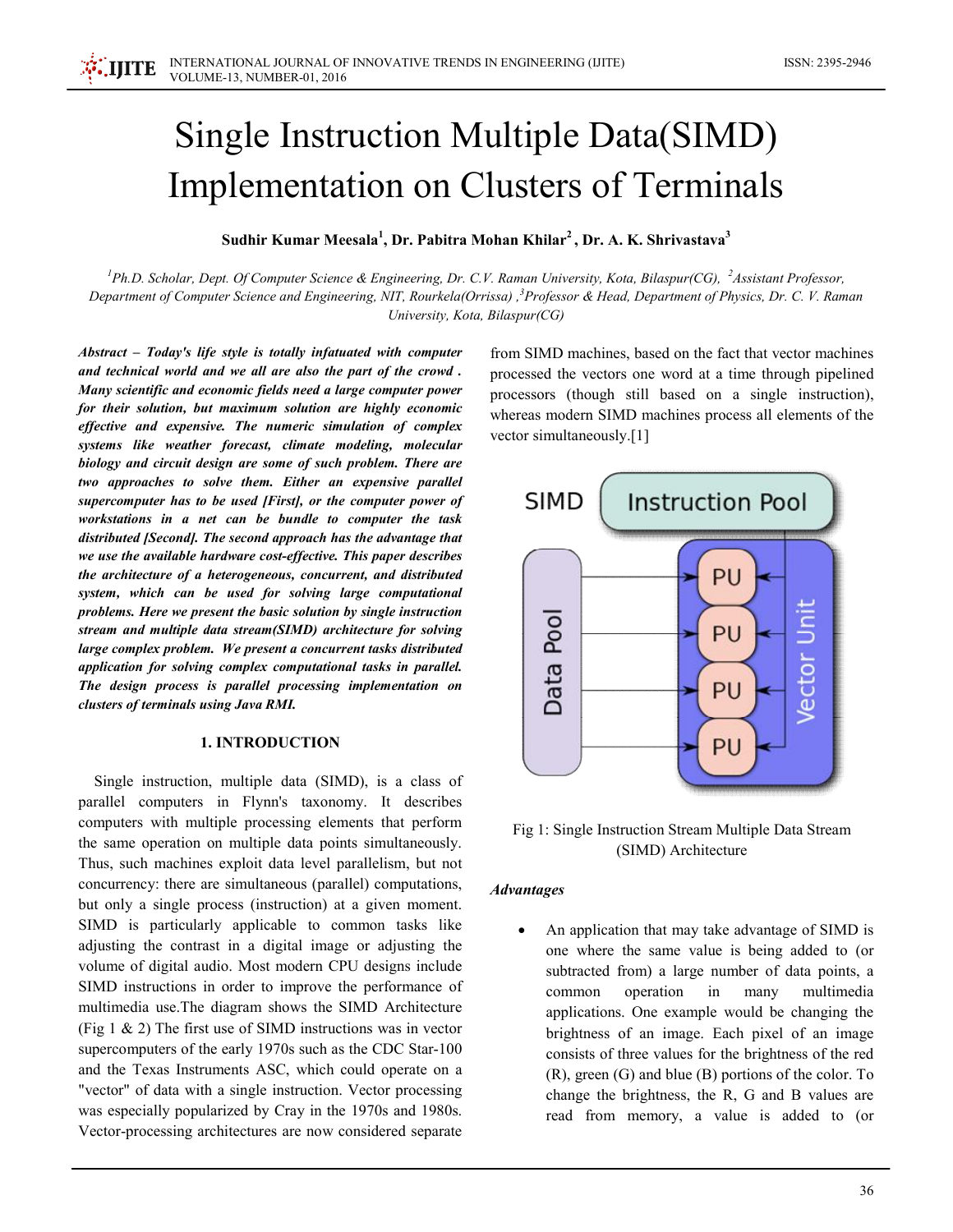subtracted from) them, and the resulting values are written back out to memory.

- With a SIMD processor there are two improvements to this process. For one the data is understood to be in blocks, and a number of values can be loaded all at once. Instead of a series of instructions saying "retrieve this pixel, now retrieve the next pixel", a SIMD processor will have a single instruction that effectively says "retrieve n pixels" (where n is a number that varies from design to design). For a variety of reasons, this can take much less time than retrieving each pixel individually, as with traditional CPU design.
- Another advantage is that SIMD systems typically include only those instructions that can be applied to all of the data in one operation. In other words, if the SIMD system works by loading up eight data points at once, the add operation being applied to the data will happen to all eight values at the same time. Although the same is true for any super-scalar processor design, the level of parallelism in a SIMD system is typically much higher.



Fig 2: Single Instruction Stream Multiple Data Stream (SIMD) Architecture

#### **Disadvantages**

- Not all algorithms can be vectorized easily. For example, a flow-control-heavy task like code parsing may not easily benefit from SIMD; however, it is theoretically possible to vectorize comparisons and "batch flow" to target maximal cache optimality, though this technique will require more intermediate state. Note: Batch-pipeline systems (example: GPUs or software rasterization pipelines) are most advantageous for cache control when implemented with SIMD intrinsics, but they are not exclusive to SIMD features. Further complexity may be apparent to avoid dependence within series such as code strings; while independence is required for vectorization.
- It also has large register files which increases power consumption and chip area.
- Currently, implementing an algorithm with SIMD instructions usually requires human labor; most compilers don't generate SIMD instructions from a typical C program, for instance. Vectorization in compilers is an active area of computer science research. (Compare vector processing.)
- Programming with particular SIMD instruction sets can involve numerous low-level challenges.
	- · SIMD may have restrictions on data alignment; programmers familiar with one particular architecture may not expect this.
	- Gathering data into SIMD registers and  $\bullet$ scattering it to the correct destination locations is tricky and can be inefficient.
	- Specific instructions like rotations or threeoperand addition are not available in some SIMD instruction sets.
	- Instruction sets are architecture-specific:  $\bullet$ some processors lack SIMD instructions entirely, so programmers must provide non-vectorized implementations  $($ or different vectorized implementations) for them.
	- The early MMX instruction set shared a register file with the floating-point stack,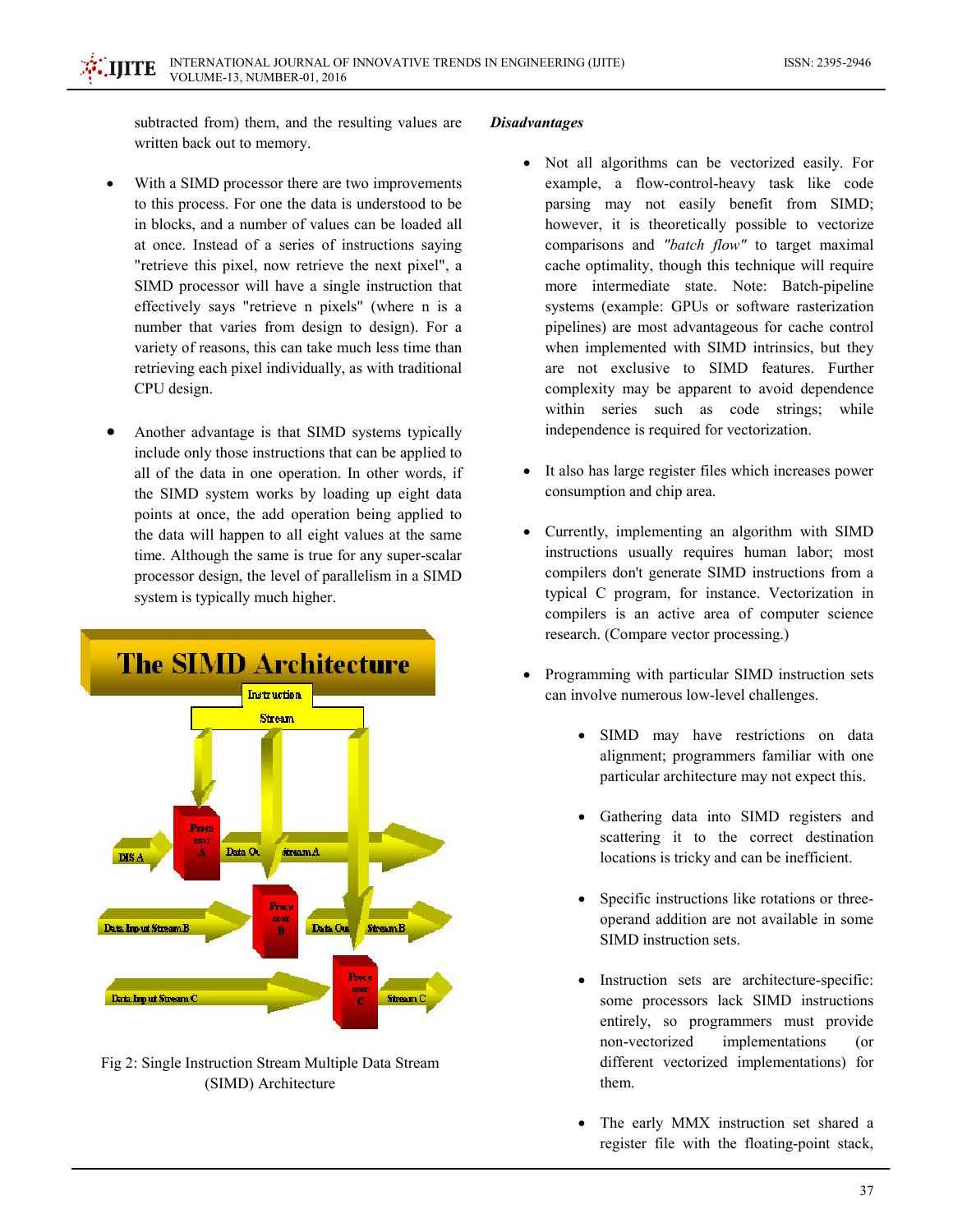which caused inefficiencies when mixing floating-point and MMX code. However, SSE2 corrects this.

# 2. PARALLEL ARCHITECTURS

Distributed computing is method of computer processing in which different parts of a program run simultaneously on two or more computers that are communicating with each other over a network.

Distributed computing is a type of parallel computing.[7] But the latter term is most commonly used to refer to processing in which different parts of a program run simultaneously on two or more processor that are part of the same computer. While both types of processing require that a program be parallelized - divided into sections that can run simultaneously, distributed computing also requires that the division of the program take into account the different environments on which the different sections of the program will be running. For example, two computers are likely to have different file systems and different hardware components.[3]

Distributed computing is a natural result of the use of network to allow computers to efficiently communicate. But distributed computing is distinct from *networking*. The latter refers to two or more computers interacting with each other, but not, typically, sharing the processing of a single program. The World Wide Web is an example of a network, but not an example of distributed computing.[14]

There are numerous technologies and standards used to construct distributed computations, including some which are specially designed and optimize for that purpose, such as Remote Procedure Calls (RPC), Remote Method Invocation (RMI) or Net Remoting.[5]

Organizing the interaction between each computer is of prime importance. In order to be able to use the widest possible range and types of computers, the protocol or communication channel should not contain or use any information that may not be understood by certain machines. Special care must also be taken that messages are indeed delivered correctly and that invalid messages are rejected which would otherwise bring down the system and perhaps the rest of the network.

Various hardware and software architectures are used for distributed computing. At a lower level, it is necessary to interconnect multiple CPUs with some sort of network, regardless of whether that network is printed onto a circuit board of made up of loosely -coupled devices and cables. At a higher level, it is necessary to interconnect processes running on those CPUs with some sort of communication system.

Distributed programming typically falls into one of several basic architecture or categories:

|                          | <i>FreD</i> Client-Server                      |
|--------------------------|------------------------------------------------|
| <i>∰≪D</i>               | 3-tier Architecture                            |
|                          | $\mathbb{R}$ $\otimes$ D – N-tier architecture |
|                          | $\mathbb{R}$ Distributed objects               |
| $\mathbb{F}^{\otimes n}$ | Loose coupling or tight coupling.              |

- Client-Server-- Smart client code the server for data. then formats and displays it to the user. Input at the client is committed back to the server when it represents a permanent change.
- 3-tier architecture:- Three tier systems move the  $\bullet$ client intelligence to a middle tier so that stateless clients can be used. This simplifies application deployment. Most web applications are 3-Tier.
- N-Tier architecture: N-tier refers typically to web application which further forward their request to other Enterprise services. This type of application is the one most responsible for the success of application servers.
- Tightly coupled (clustered):- refers typically to a set of highly integrated machines that run the same process in parallel, subdividing the task in part that are made individually by each one, and then put back together to make the final result.
- Peer-to-Peer:- architecture where there is no special  $\bullet$ machine of machines that provide a service or manage the network resources. Instead all responsibilities are uniformly divided among all machines, known as peers.

A multi computer system is a system made up of several independent computers interconnected bv a telecommunication network. Multi computer system can be homogeneous or heterogeneous: A homogeneous distributed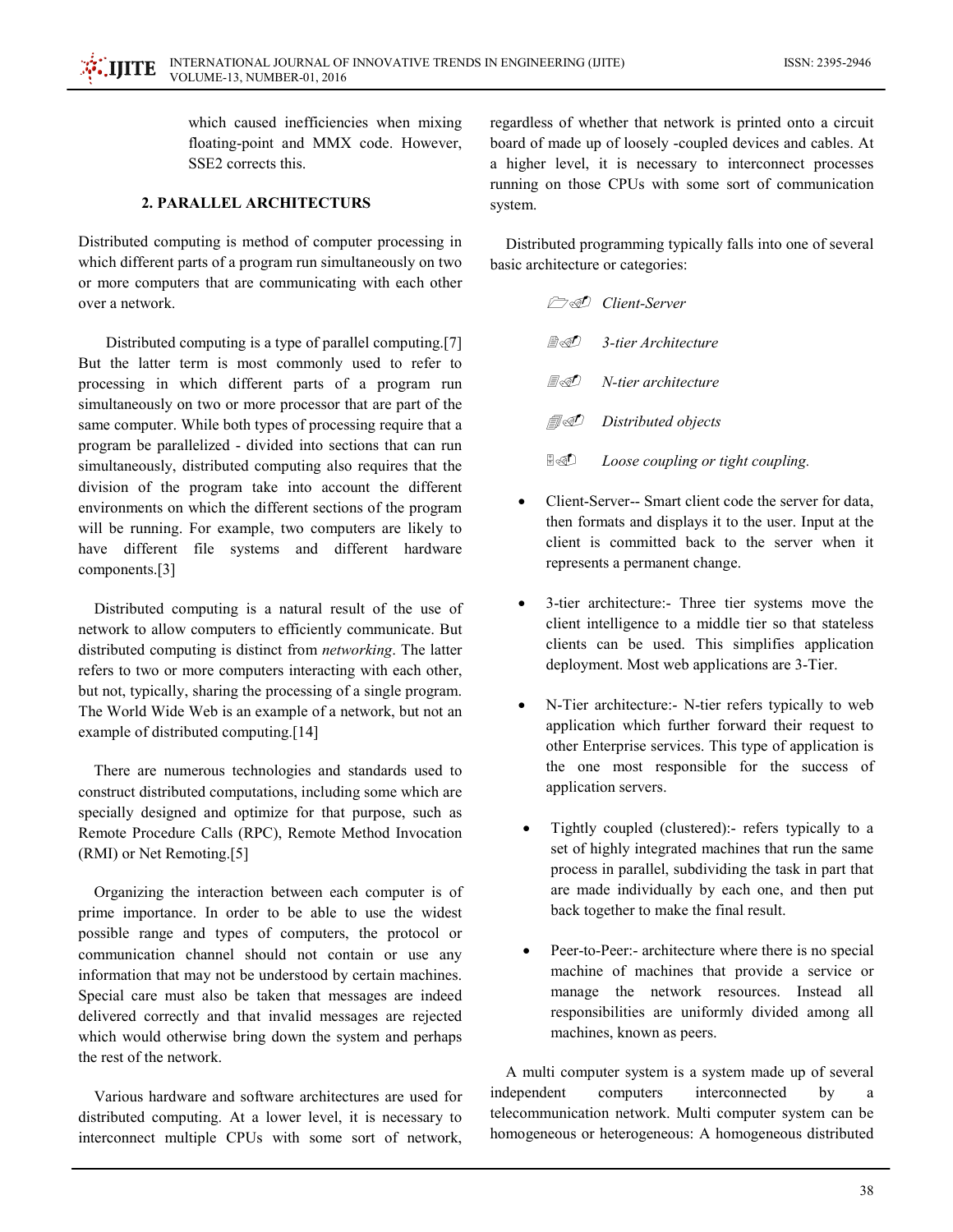ISSN: 2395-2946

system is one where all CPUs are similar and are connected by a single type of network. They are often used for parallel computing. $[11][12]$ 

A heterogeneous distributed system is made up of different kind of computers, possibly with vastly differing memory sizes, processing power and even basic underlying architecture. They are in widespread use today, with many companies adopting this architecture owing to the speed with which hardware goes obsolete and the cost of upgrading a whole system simultaneous.

The types of distributed systems are based on Flynn's taxonomy of systems: -

- 1. Single instruction single data (SISD)
- $2<sub>1</sub>$ Single instruction multiple data (SIMD)
- Multiple instruction single data (MISD)  $\mathcal{E}$
- $\overline{4}$ Multiple instruction multiple data (MIMD)
- 5. Single program multiple data (SPMD)

We are implementing Client-Server architecture and single program multiple date (SPMD) taxonomy.

# 3. REMOTE METHOD INVOCATION (RMI)

Remote Method Invocation (RMI) allows a Java object that executes on one machine to invoke a method of a Java object that executes on another machine. This is an important feature, because it allows you to build distributed application. While a complete discussion of RMI is outside the scope of this paper, the following paper describes the basic principles of Java RMI.[22]

The RMI implementation is essentially built from three abstraction layers

# A. The Stub/Skeleton Layer

This layer intercepts method calls made by the client to the interface reference and redirects these calls to a remote object. Stubs are specific to the client side, whereas skeletons are found on the server side. To achieve location transparency, RMI introduces two special kinds of objects known as stubs and skeletons that serve as an interface between an application and rest of the RMI system. This Layer's purpose is to transfer data to the Remote Reference

Layer via marshalling and unmarshalling. Marshalling refers to the process of converting the data or object being transferred into a byte stream and unmarshalling is the reverse – converting the stream into an object or data. This conversion is achieved via object serialization.

The Stub/ Skeleton layer of the RMI lies just below the actual application and is based on the proxy design pattern. In the RMI use of the proxy pattern, the stub class plays the role of the proxy for the remote service implementation. The skeleton is a helper class that is generated by RMI to help the object communicate with the stub; it reads the parameters for the method call from the the call the link. makes to remote service implementation object, accepts the return value and then writes the return value **back**  $\overline{f}$ the stuh

In short, the proxy pattern forces method calls to occur through a proxy that acts as a surrogate, delegating all calls to the actual object in a manner transparent to the original caller.

Stub

The stub is a client-side object that represents (or acts as a proxy for) the remote object. The stub has the same interface, or list of methods, as the remote object. However when the client calls a stub method, the stub forwards the request via the RMI infrastructure to the remote object (via the skeleton), which actually executes it.

#### Sequence of events performed by the stub:

- Initiates a connection with the remote VM containing the remote object.
- Marshals (writes and transmits) the parameters to the remote.
- VM Waits for the result of the method invocation.  $\blacktriangle$
- $\bullet$ Unmarshals (reads) the return value or exception returned
- Return the value to the caller

In the remote VM, each remote object may have a corresponding skeleton[16].

Skeleton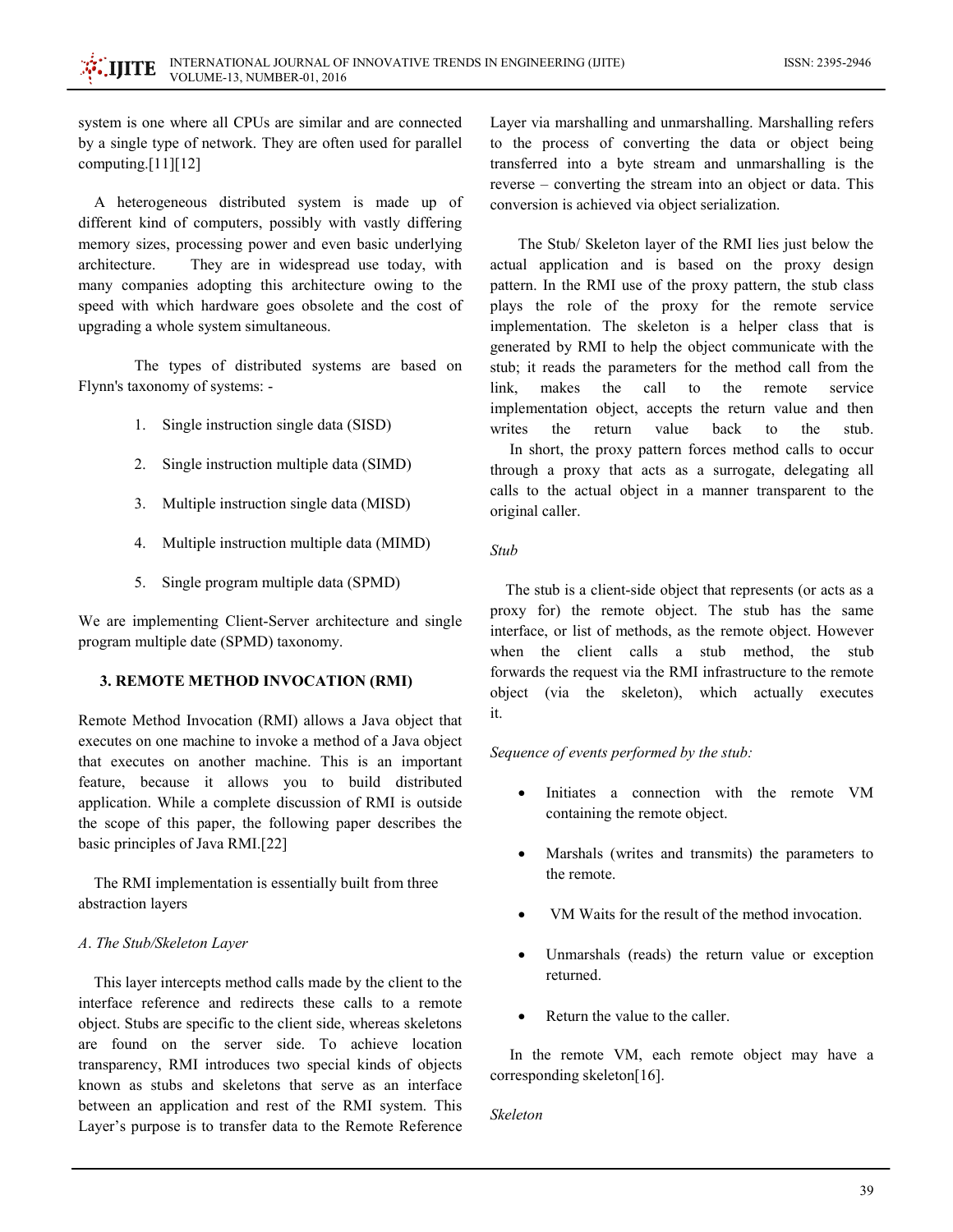On the server side, the skeleton object takes care of all the details of "remoteness" so that the actual remote object does not need to worry about them. In other words we can pretty much code a remote object the same way as if it were local; the skeleton insulates the remote object from the RMI infrastructure.

# Sequence of events performed by the skeleton

- Unmarshals (reads) the parameters for the remote  $\bullet$ method (remember that these were marshaled by the stub on the client side)
- Invokes the method on the actual remote object  $\bullet$ implementation.
- Marshals (writes and transmits) the result (return value or exception) to the caller (which is then 4. SINGLE INSTRUCTION STREAM MULTIPLE DATA unmarshalled by the stub)

The diagram shows the RMI Architecture (Fig  $3 \& 4$ )



RMI Architecture Fig 3: RMI Architecture



Fig 4: - Parallel Time Chart

# **B.** The Remote Reference Laver

The remote reference layer defines and supports the invocation semantics of the RMI connection. This layer maintains the session during the method call.

#### C. The Transport Layer

The Transport layer makes the stream-based network connections over TCP/IP between the JVMs, and responsible for setting and managing those connections. Even if two are **JVMs** running on the same physical computer, they connect through their host computers TCP/IP network protocol stack. RMI uses  $\rm{a}$ protocol called JRMP (Java Remote Method Protocol) on top of TCP/IP (an analogy is HTTP over TCP/IP).

# **STREAM(SIMD) BASED ALGORITHM**

We are implementing Remote Method Invocation from JAVA language as platform to apply parallel processing Single Instruction Stream Multiple concept Data Stream(SIMD) in Distributed Network; here we are using Client /Server architecture. Server is the class where the distribution process occurs. We are having a set of randomly generated numbers. Here as we have single client we retrieve three numbers from client and give them to server for Factorial calculation and Summation. Client has job of Distribution of numbers. There can be many servers and they can have different methods, which can be applied concurrently, result will be returned to client for further operations.

As many server are present in this application. So, we have to implement Thread to bring access of server to one server at one time. This will not cause corruption of Data and thus the work produce satisfactorily results.

RMI is a simple method used for developing and deploying distributed object application in a java environment. Creating distributed object application using RMI is a simple as writing a stand-alone Java application.

RMI enables a programmer to create distributed Java application, in which the methods of Remote Java object can be called from other Java Virtual Machines running either on the same host or on different hosts scattered across a network.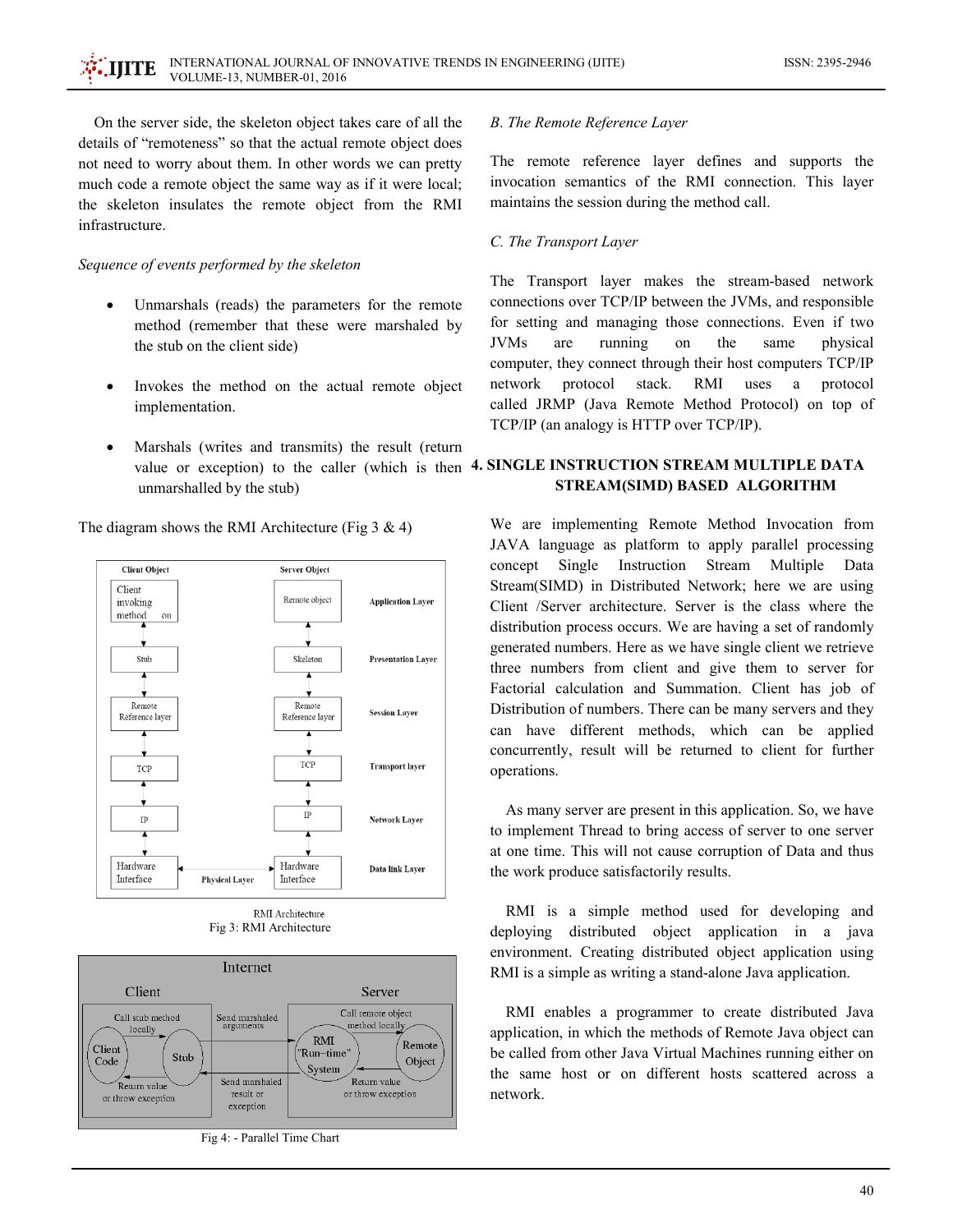A call to remote object using RMI is identical to a call made to a local object with the following exceptions:

- An object passed as a parameter to a remote method  $\bullet$ or returned from the method must be serialization or be another remote object.
- An object passed as a parameter to a remote method or returned from the method called is passed by value and not by reference.
- A client always refers to a remote object through one of the Remote Interface those implements. A Remote object can be typecast to any of the interfaces that a client implements.

When a client application makes a remote call, the call passes to the stub and then on to the Remote Reference Layer, if then passes it via the Network Layer from the client to the server, where the remote reference layer, on the sever side, unpacks the arguments and passes them to the skeleton and then to the server, class file. The return value of the method call then takes the reverse trip back to the client side.

When a client makes a call to a remote method, that client receives a reference to the remote object, which implements the remote method. All interactions by the client are performed with the stub is responsible for data transfer between the local system and the remote system.

The stub object on the client does not interact direct directly with the remote object on the server. There exists a sever side proxy object called the skeleton, which is responsible for transferring data between a stub and the actual object being reference on the server.

In any distributed application, for the client side of the application to make the call to remote object, that client object would first be able to locate the remote object RMI provide the registry services n or the name services to make this possible.

We register any remote object that it is exporting with a name server called a registry. We can maintain a registry server that is running on a well-known pre defined port number. An application can register with the registry if it is on same physical machine.

Steps For Creating RMI Applications: -

 $\bullet$ Define an interface of the remote classes.

- Implement the interface in Server-side application.
- Bind objects to Registry Service.
- Create Stubs and Skeleton classes.
- Create and compile Client program to access the  $\bullet$ remote objects.
- Install files on client and server machines
- Start the RMI registry  $\bullet$

#### Steps involved in running the RMI Application:

Incase the server application and client application is run in the same machine: -

- Run the RMI registry at specified port, if not specified, it runs at the default port 1099.
- Run the server application in another DOS window.
- Run the client application from the same machine.

In the server application and client application is run on the separate machine: -

- Run the RMI registry at specified port, if not specified, it runs at the default port 1099.
- Run the server application in another DOS Window.
- Run the client application from a separate machine.

Following these steps RMI application can be implemented.

Algorithm for Developing and Running the RMI Application for Distributed System.

Step 1: Enter and Compile The Source Code

Enter the Source code for AddserverIntf.java, AddServerImpl.java, AddServer.java. AddClient.java then Compile all above java files.

Step 2: Generate Stubs and Skeletons

Compile the Remote Method Invocation (rmic) from AddServerImpl java file. The rmic generates AddServerImpl two new files: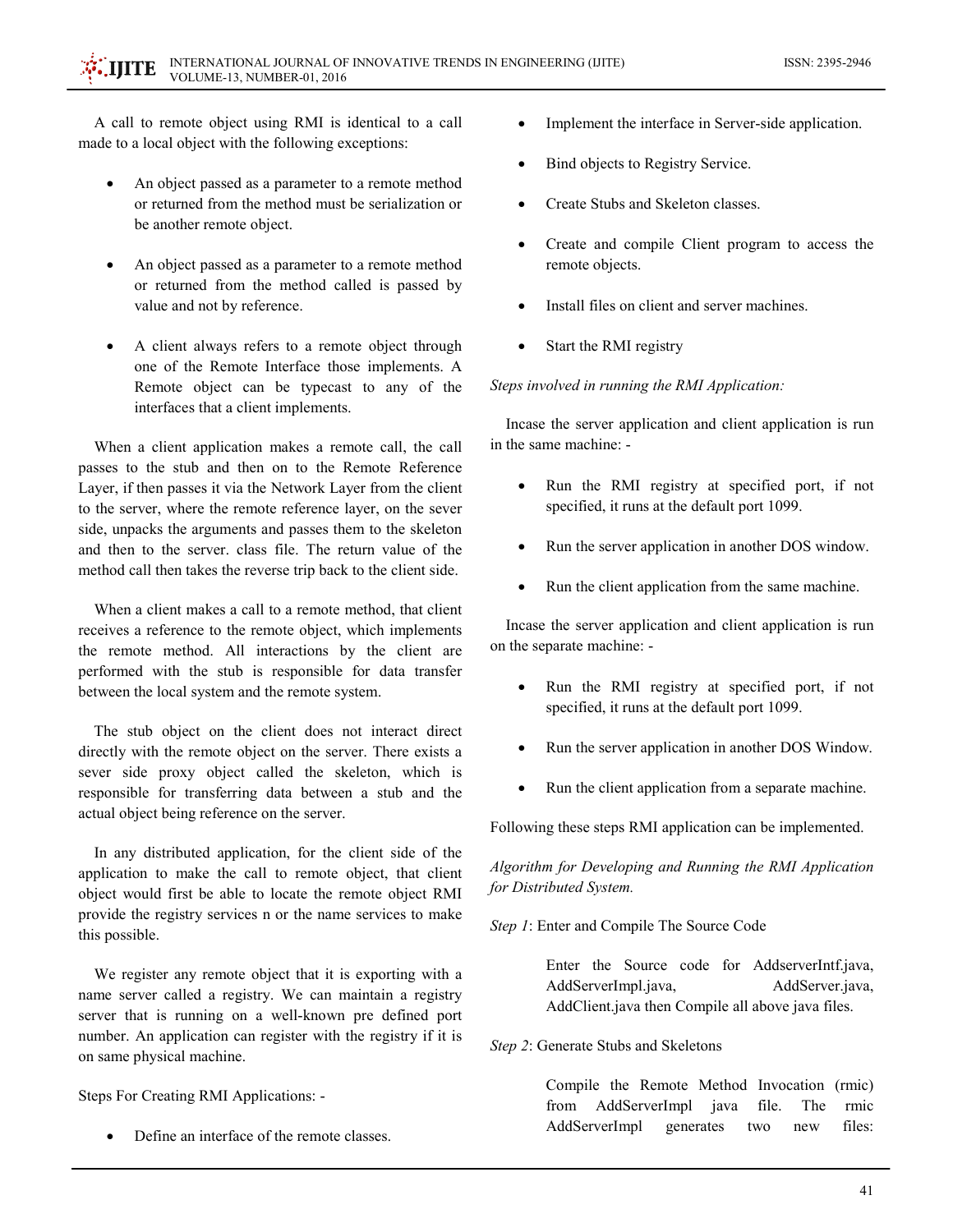AddServerImpl Skel.class(Skeleton) and AddServerImpl Stub.class (stub). When using rmic ,be sure that CLASSPATH is set to include the current directory.

# Step 3: Install Files On The Client and Server Machines.

Copy AddClient.class, AddServerImpl Stub, and AddServerIntf. Class to a directory on the Client Machine. Copy AddServerIntf.class. AddServerImpl.class, AddServerImpl Skel.class, AddServerImpl Stub.class and AddServer.class to a directory on the Server Machines.

Step 4: Start The RMI Registry on the server Machine.

Start rmiregistry

Step 5: Start The Server

Java AddServer

# Step 6: Start The Client

For Calculating Serially (run at each and individual Machine). The AddClient software requires four arguments: The name or IP address of the servermachine and the three numbers that are to be summed together of first two number and factorial of third number. You may invoke it from the command line by using one of the two formats shown here. (Ex: java AddClient 172.16.16.14 458 475 5 or java AddClient server1 485 475 5)

For Calculating Parallel (run all at same time) The AddClient software requires arguments: Three numbers that are to be summed together of first two number and factorial of third number. In this Process we never use the IP Address because we already use all IP address in AddClient.java. You may invoke it from the command line by using one of the two formats shown here ex: java AddClient 458 475 5).

# **5. RESULTS & CONCLUSION**

we successes in implementing Remote Method Invocation from JAVA language as a platform to apply Single Instruction Stream Multiple Data Stream(SIMD) on clusters of Terminal's (COT's). Here we are using Client/Server architecture. Server is the class where the distribution process occurs.

We are having a set of randomly generated numbers. Here as we have single client we retrieve nth tasks and give them to Nth server for various complex calculations. Client has job of Distribution of numbers. There can be many nodes as a servers and they can have different methods, which can be applied concurrently, result will be returned to client for further operations.

To estimate the performance of the distributed system the time for the computation of the task solved by different servers has to be measured in the sequential and parallel case. The result was examined only within the area 1 to 20 terminal's (see Table1)

| No Of     | Serial     | Parallel   |  |
|-----------|------------|------------|--|
| Terminals | Time(Sec.) | Time(Sec.) |  |
|           | 1.965      | 1.382      |  |
|           | 3.968      | 1.437      |  |
|           | 5.452      |            |  |

7.656

9.482

11.745

13.56

15.75

17.76

1.579

1.592

1.719

1.827

1.843

1.906

8

 $10$ 

 $12$ 

14

16

18

TABLE I: SERIAL AND PARALLEL TIME IN SECONDS ON NUMBER OF TERMINAL

Following Charts are representing the graphically performance of Serial and Parallel distribution and compare between both process (see Fig 3,4,5 and 6)

# **CONCLUSION**

An advantage of using parallel processing instead of serial processing is low cost, high efficiency resulting from use of multiprocessing technique. Using parallel processing with distributed network provides additional advantage of flexibility and speed up in complex calculations.

Using RMI we can further enhance the application by performing file transfer remotely. We can also use the output given by the server to client for further calculations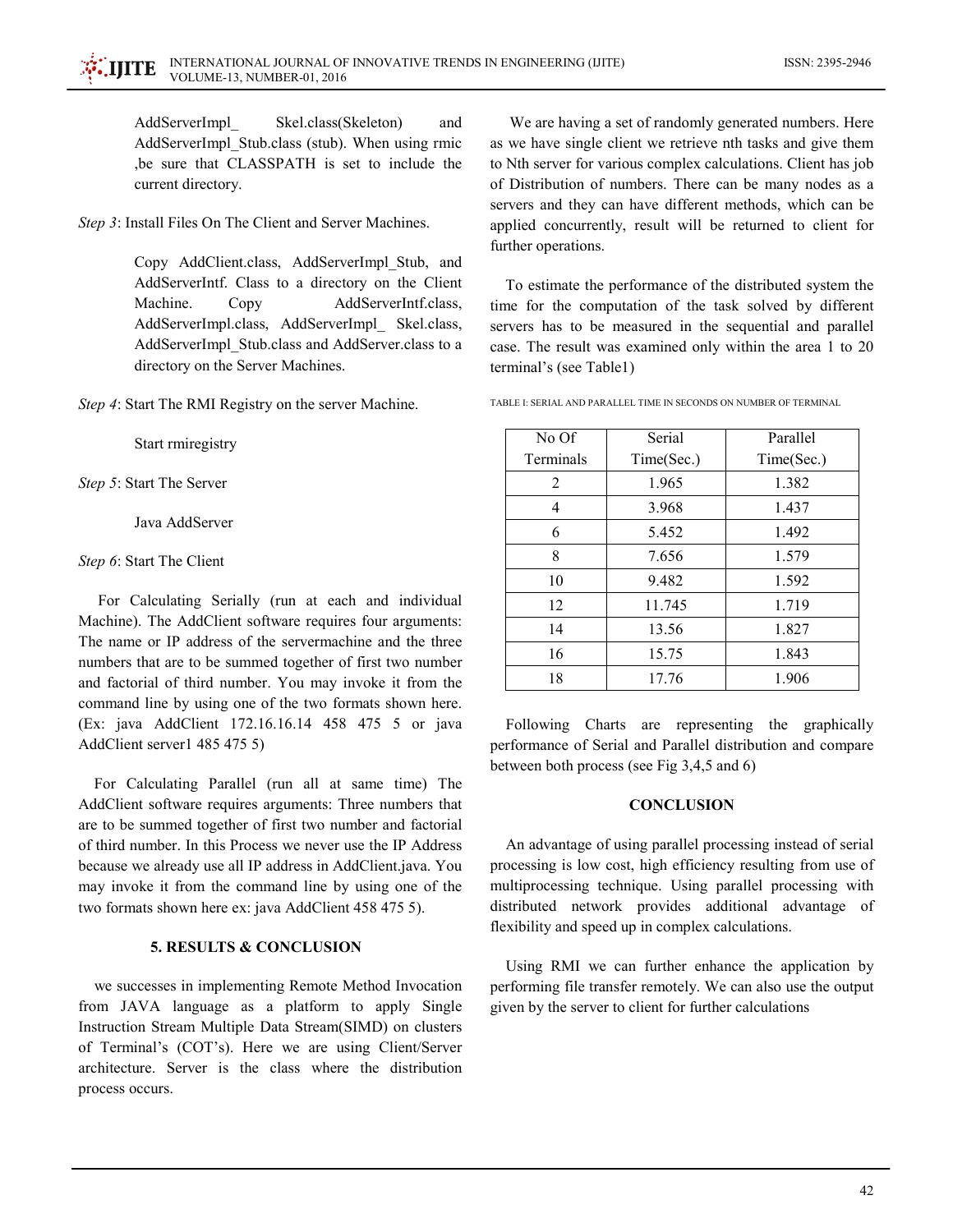

Fig 5: - Comparison Chart of parallel and Serial time using SIMD



Fig 6: - Comparison Chart of parallel and Serial time using SIMD

#### **ACKNOWLEDGMENT**

My express thanks and gratitude to all the departments' personals and sponsors who give me a opportunity to present and express my paper on this level. I wish to place on my record my deep sense of gratitude to all reference papers authors for them valuable help through their papers, books, websites etc.

#### **REFERENCES**

- [01] David A. Patterson and John L. Hennessey, Computer Organization and Design: the Hardware/Software Interface, 2nd Edition, Morgan Kaufmann Publishers, Inc., San Francisco, California, 1998, p.751
- [02] Huber, W.; "Paralleles Rechnen: Eine Einfuhrung". Oldenburg Verlag, Munchen, 1997...
- [03] Hoffmann, P.; Entwicklung objektorientierter Konzeptezur Erstellung paralleler and verteilter Systemes rechnergestuzten Schaltungsentwurf. Dr. Kovac Varlag, Hamburg, 1997.
- [04] Batcher, K. E., "Sorting Networks and Their Applications", Proc-AFIPS 1968 SJCC, vol. 32, Montvale, NJ: AFIPS Press, pp. 307-314.
- [05] Dina Bitton, David J. DeWitt, David K. Hsaio, Jaishankar Menon,"A taxonomy of parallel sorting, ACM Computing Surveys (CSUR)", v.16 n.3, p.287-318, Sept. 1984 [doi>10.1145/2514.2516]
- [06] Dongarr; J. J.; and Eisenstat; "Squeezing the most out of Algorithms in Cray Fortran", Argone National Laboratory, May 1983.
- [07] Dongarra, J. J.; and Hiromoo, Robert E.; "A Collection of Parallel Linear Equation Routines for the Denelcor HEP", Parallel Computing, vol. 1, no. 2, December 1984.
- [08] "A resource estimation and call admission algorithm for wirelessmultimedia networks using the shadow ... - all 7 versions "»DA Levine, IF Akyildiz, M Naghshineh - Networking, IEEE/ACM Transactions on, 1997-ieeexplore.ieee.org.
- [09] Spinodal-type dynamics in fractal aggregation of colloidal clusters- all 4 versions »M Carpineti, M Giglio - Physical Review Letters, 1992.
- [10] UImplementing global memory management in a workstation cluster all 7 versions »MJ Feeley, WE Morgan, EP Pighin, AR Karlin, HM ... - ACM SIGOPS Operating Systems Review, 1995 - cs.ubc.ca
- [11] Supporting parallel applications on clusters of workstations: The Virtual Communication Machine- ...-all 6 versions »MC Rosu, K Schwan, R Fujimoto - Cluster Computing, 1998
- [12] Supporting parallel applications on clusters of workstations: The<br>intelligent network interface  $\dots$  - all 3 versions » M Rosu, K Schwan, R Fujimoto - High Performance Distributed Computing, 1997. Proceedings. ..., 1997 - ieeexplore.ieee.org
- [13] [PS] Iterative solution of general sparse linear systems on clusters of workstations - all 16 versions »GC Lo, Y Saad - Report umsi-96-117, Minnesota Supercomputer Institute, ..., 1996 - cs.umn.edu
- [14] JavaParty-transparent remote objects in Java all 21 versions »

M Philippsen, M Zenger - Concurrency Practice and Experience, 1997 - doi.wiley.com

- [15] Gosling, J.; Joy, B.; Steele, G.; Bracha, G.: "The Java Language Specification", Second Edition. Addison-Wesley Publishing Company, 1999.
- [16] Lindholm, T.; Yellin, F.: "The Java Virtual Machine Specification", Second Edition. Addison-Wesley Publishing Company, 1999.
- [17] Downing, T.: "Java RMI: Remote Method Invocation". IDG Books Worldwide, 1998.
- [18] Herbert Schildt : "Java 2: The Complete Reference" Fifth Edition 2002. Tata McGraw-Hill Publishing Company Limited New Delhi.
- [19] Lea, D.: "Concurrent Programming in Java-Design Principles and Patterns". Addison-Wesley Publishing Company, 1998.
- [20] Liang, S.: The Java Native Interface: Programmer's Guide and Specification. Addison-Wesley Publishing Company, 1999.

43